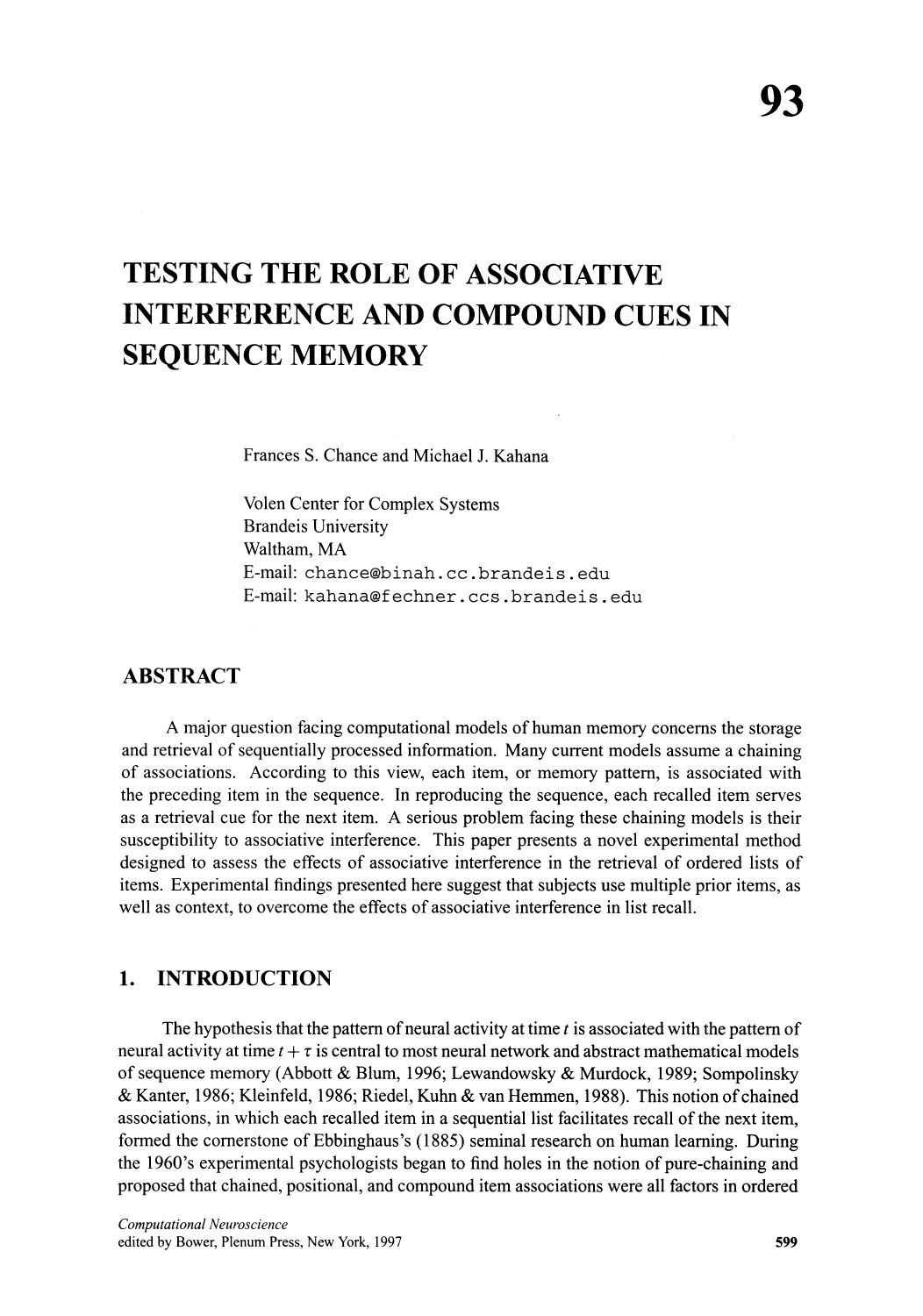recall (see Young, 1968 for a review). These early studies, based on the "transfer of training" technique, failed to provide consistent evidence for or against a particular associative model.

A basic problem for all associative models is how subjects cope with interference from competing associations. Consider the challenge facing subjects when two lists containing a common element must be reproduced (e.g., A-B-C-D-E-F and P-Q-R-B-S-T). According to a chaining model the common element (B) is involved in two competing associations (B-C and B-S). Consequently, recall of the list-appropriate item following the shared element will be drastically impaired.

In this paper, a direct approach to studying the problem of associative interference in sequence memory is presented. In this new methodology, human subjects learn two sequences of unique items (common words) to a performance criterion. If the sequences share a single item, the two sequences may be thought of as "crossing paths". If the sequences share a subsequence of items, the sequences will have joined and then divided. Consider the sequences A-B-C-D-E-F-G-H and U-v-W-X -E-F -Y-Z. These two sequences contain a common subsequence E-F. In a pure-chaining model in which each recalled item facilitates recall of the following item, F is now associated with both G and Y. Thus a decrease in performance would be expected when the subject tries to recall the letter following F. However, in the case of a compound cue model, in which some combination of prior items facilitates recall of the following list item, there is no ambiguity between the cues for G and Y and the decrease in performance should be attenuated. Rather than measuring accuracy, we have chosen to examine a more sensitive measure of performance - namely, the inter-response time (IRT) at the exit transition out of the shared sub-sequence (i.e. F-G or F-Y).

#### **2. METHODS**

Twenty four paid volunteers from the Brandeis community participated in one practice session followed by four experimental sessions. In each experimental session, subjects learned two lists of fifteen words until they could recite them perfectly on three successive trials following a short distractor task. The words were randomly sampled from among the 300 highest frequency nouns in the Toronto Word Pool (Friendly, et aI., 1982) and displayed, one at a time, on a computer monitor. Lists were chosen so as to "cross paths" for one, two, four, or eight words. To discourage positional coding, the overlapping items always began at a random point in the list such that there were at least three words following and three words preceding which were not included in the other list. At the end of each session subjects recalled both lists three times. IRTs were determined using a computer-assisted scoring program. IRTs deviating  $3\sigma$  or more from the mean of each condition were excluded ( $\sigma$  represents the standard deviation for a particular position relative to the exit transition).

### **3. RESULTS**

The results of an earlier unpublished study suggest that IRTs are not affected by list position, except possibly for those times at the very beginning and end of the list (results not shown). As discussed in the methods, the overlapping items of the two lists were placed so that the exit transition did not fall onto these positions.

Although all subjects were instructed to recite the list as quickly as possible without losing accuracy, IRT data was still extremely variable, as is typical in studies examining IRTs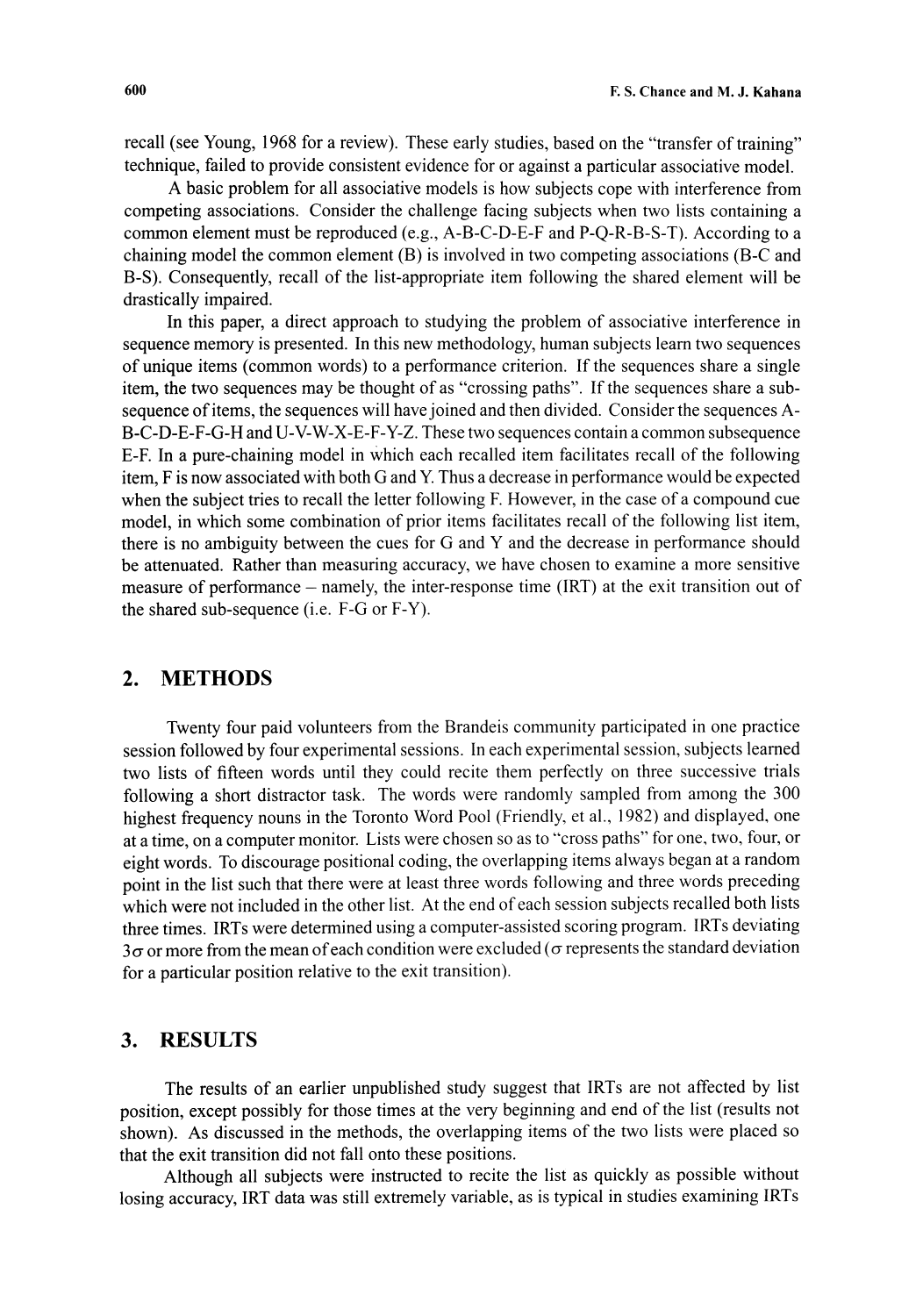

Figure 1. The effects of one, two, four, and eight word "crossed paths". On the vertical axis is the mean exit IRT (normalized). The four and eight word overlap conditions are significantly different from baseline  $(p < 0.05$  in the four-word condition and  $p < 0.01$  in the eight-word condition).

in recall tasks. To control for this, IRTs were normalized by dividing each IRT by the mean IRT for that list. Thus an unaffected transition should approximately equal the mean IRT and the ratio should equal one. If the IRT is significantly longer than the mean IRT, the ratio will be significantly greater than one.

Figure 1 shows the effect of increasing the number of overlapping words on the ratio of the critical (exit) IRT to the average list IRT. A significant increase in IRTs is observed for the four  $(p < 0.05)$  and eight  $(p < 0.01)$  word overlap conditions.

According to any simple associative chaining model of sequence memory, we would expect that even a single shared element should create substantial interference in recalling the item following the shared element in either list. The obtained IRT data fail to demonstrate associative interference when one or two consecutive elements are shared across two lists. These findings are consistent with data on intraserial repetition effects: if an item is repeated within a single list (e.g., A-B-C-D-E-F-C-G-H), IRTs to items following the repeated elements are not elevated (Kahana & Loftus, in press). Taken together with the results reported here, it seems clear that human subjects are relatively immune from associative interference in sequence learning tasks. This finding, coupled with the significant interference observed when large subsequences are shared across two lists, suggest the role of compound cues in sequence recall. The next section presents a preliminary mathematical analysis of the role of context and compound cues in associative models of sequence memory.

# 4. THEORETICAL ANALYSIS

In a chaining model, associations are formed between each item and its predecessor. Thus the effective stimulus is the prior item. If we represent item  $i$  in lists one and two as the vectors  $a_i$  and  $b_i$ , the weight matrix which codes for the associations which make up the two lists is given by:

$$
\mathbf{W} = \sum_{i=1}^{L_1} \mathbf{a}_i \mathbf{a}_{i-1}^T + \sum_{i=1}^{L_2} \mathbf{b}_i \mathbf{b}_{i-1}^T.
$$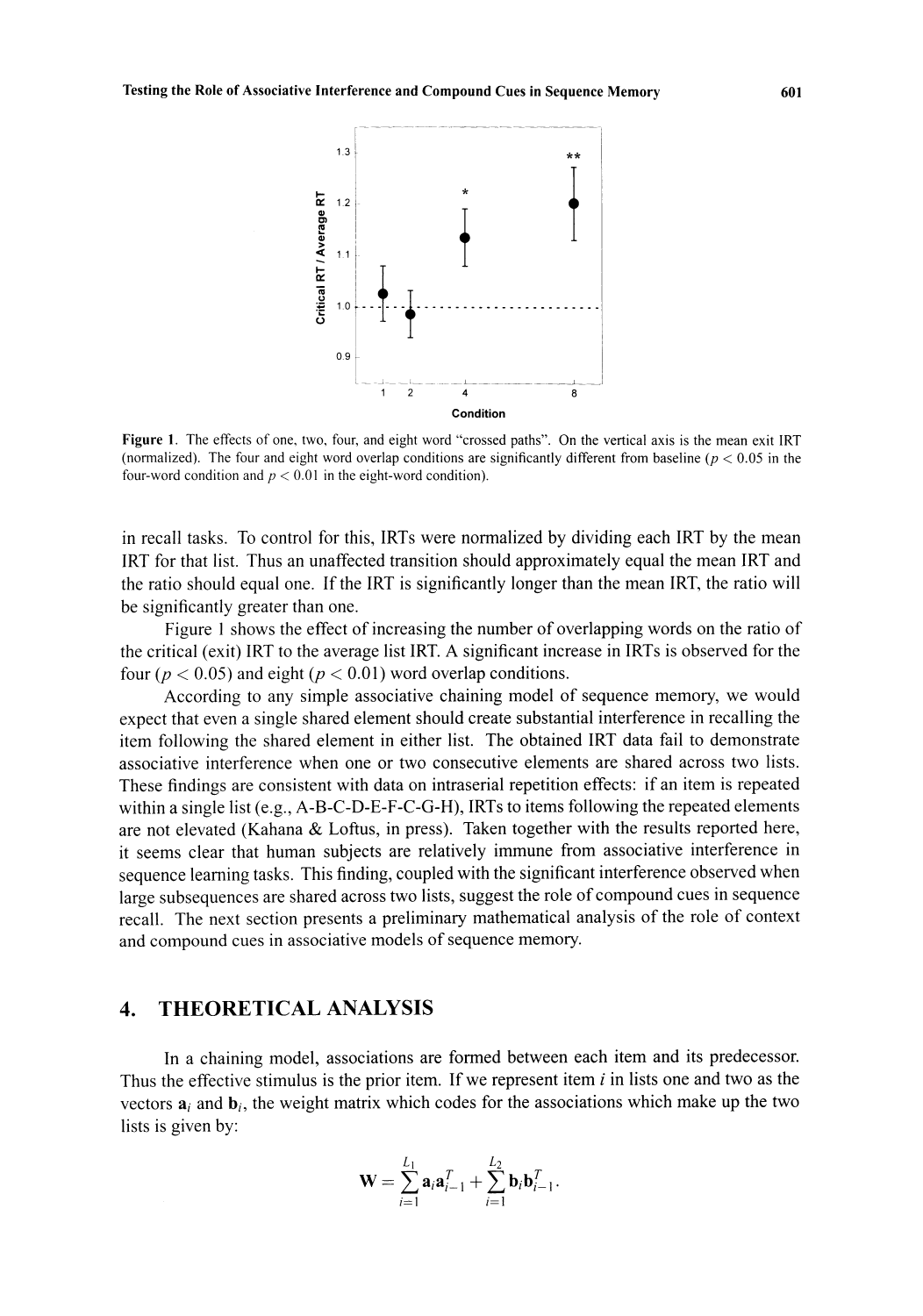In this equation, vectors are columns, the superscript  $T$  above a vector denotes its transpose, and  $L_1$  and  $L_2$  are the lengths of lists one and two respectively.

When cued with an item which has two competing associates in the list (for instance,  $\mathbf{a}_n \mathbf{a}_{n-1}^T$  and  $\mathbf{b}_m \mathbf{a}_{n-1}^T$ ), the following information is retrieved:

$$
\mathbf{W}\mathbf{a}_{n-1} = \mathbf{a}_n + \mathbf{b}_m
$$

In a non-linear model, both attractors will have equivalent strength and the model will not be able to disambiguate to the desired target. According to chaining models, the size of the overlapping region of the lists should not affect performance at the ambiguous exit point.

Adding context to a chaining model provides a powerful basis for list discrimination. In such a model, features representing item information may be added to features representing contextual information. If the vector features are sparse, addition should not produce many overlapping elements.

Two different patterns of activity, x and y, represent context in lists one and two respectively:

$$
a' = a + x
$$
  

$$
b' = b + y.
$$

In this model, the effective stimulus is the prior item combined with the appropriate list context. The weight matrix for two lists sharing a common element  $(a_{n-1} = b_{m-1},$  but  $a'_{n-1} \neq b'_{m-1}$ ) is given by:

$$
\mathbf{W} = \sum_{i=1}^{L_1} \mathbf{a'}_i \mathbf{a'}_{i-1}^T + \sum_{i=1}^{L_2} \mathbf{b'}_i \mathbf{b'}_{i-1}^T.
$$

Consider the information which is retrieved when the memory is cued with  $a'_{n-1}$  =  $a_{n-1} + x$ .

$$
\mathbf{W}(\mathbf{a}_{n-1}+\mathbf{x})=2\mathbf{a}_n+\sum_{i\neq n}^{L_1}\mathbf{a}_i+\mathbf{b}_m+L_1\mathbf{x}.
$$

In this model both associates are retrieved together with all of the a terms as well as a very strong contextual term  $(x)$  list one. If the vectors are partitioned into context and content elements, we can retrieve the desired pattern *an.* 

In a compound cue model, associations are stored between the current item and an exponentially weighted sum of all prior items. The strength of the associations are greatest for the immediately preceding item and fall off exponentially:

$$
\mathbf{W} = \sum_{i=1}^{L_1} \mathbf{a}_i' \sum_{j=0}^{i-2} e^{-kj} \mathbf{a'}_{i-j-1}^T + \sum_{i=1}^{L_2} \mathbf{b}_i' \sum_{j=0}^{i-2} e^{-kj} \mathbf{b'}_{i-j-1}^T
$$

When the memory matrix is cued with  $a_{n-1}$ :

$$
\mathbf{W}(\sum_{j=0}^{n}e^{-kj}[\mathbf{a'}_{n-j-1}])=2\sum_{j=0}^{n}e^{-2kj}\mathbf{a}_{n}+\sum_{j=0}^{S}e^{-2kj}\mathbf{b}_{m}+\ldots
$$

In this model, the size of the overlapping region, S, increases the interference produced by the major competitor,  $\mathbf{b}_m$ . Thus the size of the overlapping region affects performance of